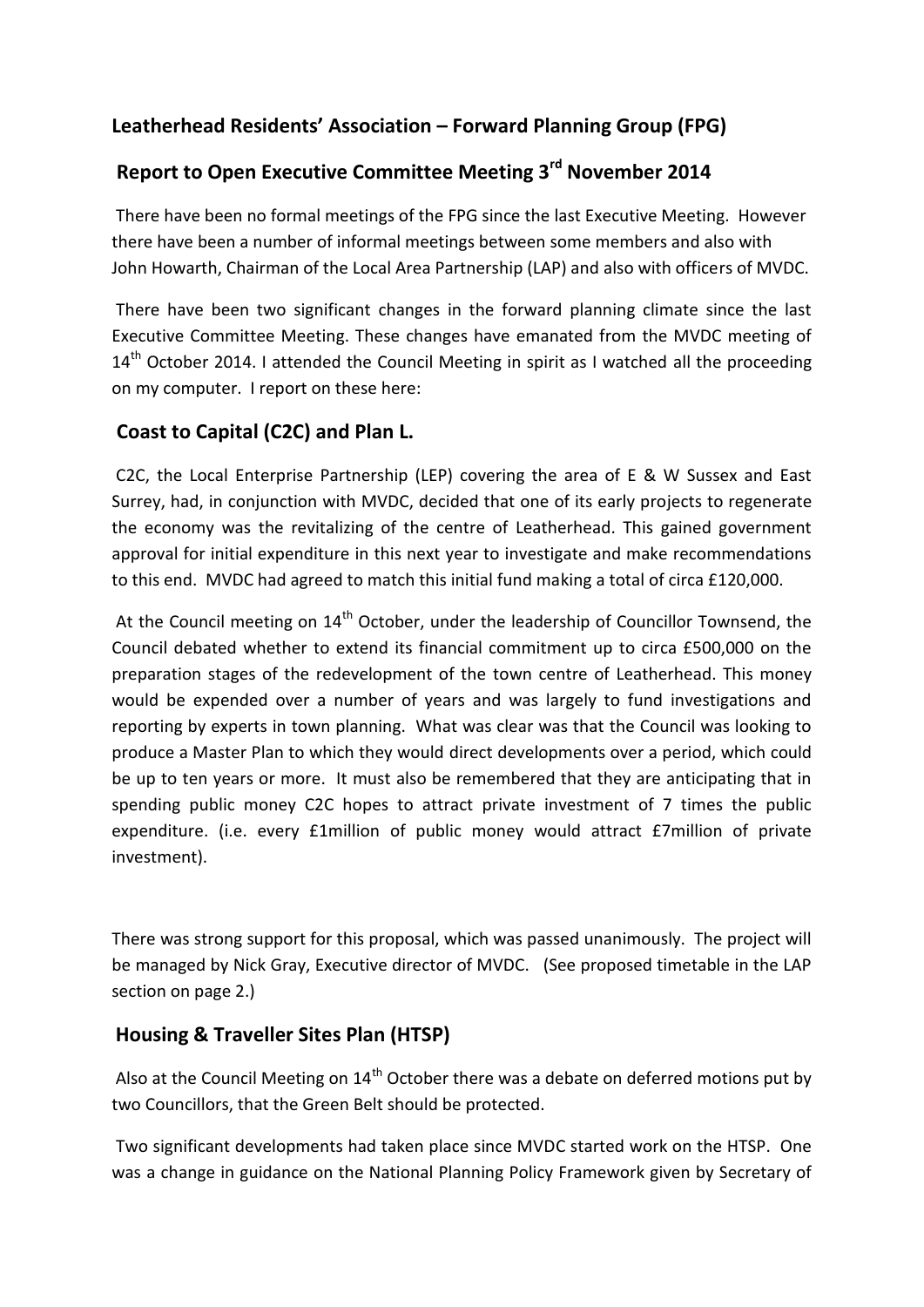State, Eric Pickles. This directed that councils should avoid developments in the Green Belt and only under exceptional circumstances should such development be considered. Also, it was reported that the Planning Inspectorate had strongly argued against Green Belt development.

The Councillors, having received these two pieces of guidance and having recalculated the forecast of housing needs and at the same time having received vociferous opposition to most of the Green Belt development proposals, decided that the Planning Policy team would have to start again. It was acknowledged that some of the previous investigative work would still be useful.

The two motions were therefore withdrawn and a new motion would be drawn up which would include the statement that development on the Green Belt would only be considered if it had local support. We need to examine such a motion carefully.

### **Leatherhead Area Partnership (LAP)**

An open meeting was organized at short notice by Chairman, John Howarth (JH), to substitute one of Leatherhead & District Forum. LRA had a reasonable representation at the meeting.

*LAP & the Forum* - JH suggested that consideration should be given to a merger of the Forum and LAP. However, although the constitutions and aims are similar, the legal structures are different – Forum, an unincorporated association; LAP, a company limited by guarantee. This will be considered further by the two bodies.

*C2C* – JH gave an outline of the C2C territory and the five zones, which it covered. The drivers for these Local Enterprise Partnerships were threefold:

- Job Creation;
- Provision of Employment Space;
- Homes

The Master Plan for Leatherhead (Plan L) was intended to be an all embracing review and plan for the centre of the town and would include the retail provision, business premises, public sector amenities, leisure facilities, the road network, parking and consequent housing needs.

The timeline for the Plan L project: